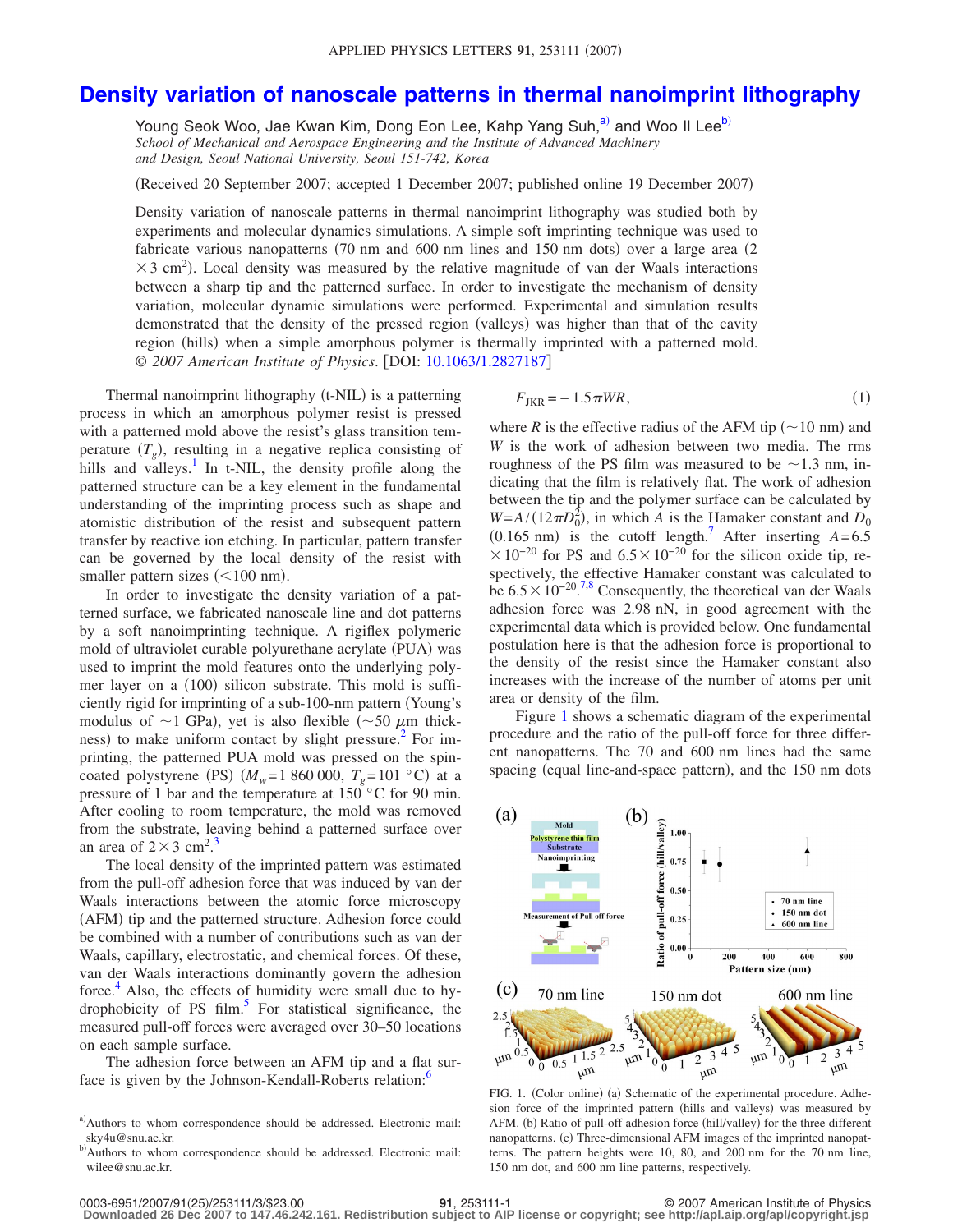had the spacing of 400 nm. The pattern height was about 10, 80, and 200 nm for the 70 nm line, 150 nm dot, and 600 nm line patterns, respectively. Little variance was detected among the three different nanopatterns. In Fig.  $1(b)$  $1(b)$  $1(b)$ , the adhesion force of the cavity region (hill) was divided by that of the pressed region (valley) for each nanopattern. The average ratio of the pull-off force for the three patterns was  $\sim 0.77$ , indicating that the density of the hills was less than that of the valleys. The measured pull-off force typically ranged from 1.19 to 7.26 nN  $[3.21 \text{ nN} \quad (\pm 0.33 \text{ nN}),$  3.35 nN  $(\pm 0.42 \text{ nN})$ , and 3.28 nN  $(\pm 0.31 \text{ nN})$  in the valleys and 2.41 nN  $(\pm 0.42 \text{ nN})$ , 2.44 nN  $(\pm 0.53 \text{ nN})$ , and 2.60 nN  $(\pm 0.55 \text{ nN})$  in the hills for the 700 nm line, 150 nm dot, and 600 nm line patterns, respectively. These numbers agree well with the theoretically estimated values obtained using Eq. ([1](#page-0-3)). Some deviation between experiment and theory might be attributed to the effects of capillary force and nonuniform contact of the tip.

To compare with these experimental findings, molecular dynamics (MD) simulations were carried out. A simple amorphous polyethylene was used as a resist material for its simplicity in molecular structure. Also, the dimensions of the mold and time scales were reduced substantially to be appropriate for MD simulations. The initial lattice of the polymer was assumed as a simple chain structure, and each methyl and ethyl group was considered as a single united atom. The computational domain of interest consisted of 75 linear chains of C200; the total number of resist atoms was 15 000. The molecular weight of the resist was thus 2802 g/mol. Molecules were placed in a volume of  $10\times10\times4.5$  nm<sup>3</sup> in amorphous state.<sup>9</sup> The resist density was  $0.776$  g/cm<sup>3</sup> at 400 K. Mold was composed of 19 665 nickel atoms, having fcc structure with a constant lattice parameter of 0.352 nm. The mold was composed of 5 nm protruding and recessed regions, respectively. The substrate on which the resist was placed was composed of 5476 silicon atoms having a diamond cubic structure with a constant lattice parameter of 0.543 nm.

In the simulations, four potential functions were constructed for the conformation of the model chain by using the bead spring model. The bond  $[Eq. (2)]$  $[Eq. (2)]$  $[Eq. (2)]$ , angle  $[Eq. (3)]$  $[Eq. (3)]$  $[Eq. (3)]$ , tor-sion [Eq. ([4](#page-1-2))], and Lennard-Jones (LJ) 12-6 potential [Eq.  $(5)$  $(5)$  $(5)$ ] were considered in the internal polyethylene chains.<sup>9,[10](#page-2-9)</sup> The LJ potential was applied between the polyethylene chains as well as between the polyethylene and mold or substrate. The values of potential parameters are listed in Table  $I^{9,11}$  $I^{9,11}$  $I^{9,11}$  $I^{9,11}$ . These values are generally accepted in the temperature range used in the simulation. When the united atoms of different species interact, the parameters are calculated from the Lorentz-Berthelot mixing rule.

<span id="page-1-1"></span><span id="page-1-0"></span>
$$
\Phi_{\text{bond}} = \frac{1}{2} K_{\text{bond}} (l_{ij} - l_0)^2, \tag{2}
$$

<span id="page-1-2"></span>
$$
\Phi_{\text{angle}} = \frac{1}{2} K_{\text{angle}} (\theta_{ijk} - \theta_0)^2, \tag{3}
$$

<span id="page-1-3"></span>
$$
\Phi_{\text{torsion}} = \sum_{m=0}^{3} a_m [\cos(\phi_{ijkl})]^m,
$$
\n(4)

$$
\Phi_{\text{LJ}} = 4\varepsilon_{ij} \left\{ \left( \frac{\sigma_{ij}}{r_{ij}} \right)^{12} - \beta \left( \frac{\sigma_{ij}}{r_{ij}} \right)^6 \right\} \text{ for } |r_{ij}| \le r_{\text{cutoff}}.\tag{5}
$$

In the LJ potential, the cutoff radius was assumed to be

<span id="page-1-4"></span>TABLE I. Potential parameters used in the MD simulations.

| Parameter                      |                                                             | Value                                                                                                     |
|--------------------------------|-------------------------------------------------------------|-----------------------------------------------------------------------------------------------------------|
| Bond $\Phi$                    | $K_{\text{bond}}$ (J/m <sup>2</sup> )<br>$l_0$ (nm)         | 5.746<br>0.154                                                                                            |
| Angle $\Phi$                   | $K_{\text{angle}}(J/\text{m}^2)$<br>$\bar{\theta_0}$ (deg)  | $9.394 \times 10^{-19}$<br>144                                                                            |
| Torsion $\Phi$<br>$a_i$ (J)    | a <sup>0</sup><br>a <sub>1</sub><br>a <sub>2</sub><br>$a_3$ | $1.605 \times 10^{-20}$<br>$-3.208 \times 10^{-20}$<br>$2.167 \times 10^{-21}$<br>$5.032 \times 10^{-20}$ |
| $LI \Phi$<br>$\sigma$ (nm)     | CH <sub>3</sub><br>CH <sub>2</sub><br>Ni<br>Si              | 0.393<br>0.393<br>0.228<br>0.209                                                                          |
| $LI \Phi$<br>$\varepsilon$ (J) | CH <sub>3</sub><br>CH <sub>2</sub><br>Ni<br>Si              | $3.769 \times 10^{-22}$<br>$1.544 \times 10^{-22}$<br>$2.325 \times 10^{-20}$<br>$1.625 \times 10^{-20}$  |
| Mass $(g/mol)$                 | CH <sub>3</sub><br>CH <sub>2</sub>                          | 15.021<br>14.014                                                                                          |

domain was divided into  $10<sup>3</sup>$  cells, and the potential energies only between neighboring cells were considered in the LJ potential calculation (subcell technique<sup>12</sup>). Periodic boundary condition was applied for the horizontal direction. Temperature was controlled by the canonical *NVT* ensemble method [Eq.  $(6)$  $(6)$  $(6)$ ], and leap frog method<sup>13</sup> was adopted for time integration. The size of the time step was  $4 \text{ fs}^9$  and the total number of calculation steps was 400 000 corresponding to a total time of 1.6 ns. Calculation results were acquired at every 2000 steps.

<span id="page-1-5"></span>
$$
\lambda = \sqrt{\frac{3k_B T_0}{mv_i^2}}, \quad v_i^{\text{new}} = v_i^{\text{old}} \lambda. \tag{6}
$$

Interaction forces between the mold and the substrate molecules were ignored while those between these molecules and polyethylene were considered as only repulsive.<sup>12</sup> During the simulations, it was assumed that dissociation and cross-linking do not happen in polymer resist chains. Also the system was assumed to be in a quasiequilibrium state. To minimize the potential energy prior to the imprinting process, the polyethylene resist was relaxed by placing the resist between two parallel substrates consisting of Si atoms, in which the periodic boundary condition<sup>13</sup> was applied for the sidewalls. To reach the state of minimum potential energy, more than 50 000 relaxation steps were required with 1 fs time step. The imprinting process was divided into four stages: initial relaxation (0.2 ns), imprinting (0.8 ns), stabilization  $(1.4 \text{ ns})$ , and releasing  $(1.6 \text{ ns})$ .<sup>[14](#page-2-13)</sup>

Figure [2](#page-2-14) shows the snapshots of the resist deformation from MD simulations of t-NIL. In order to track the position of the atoms in the resist, grids were marked along the horizontal position with a band of 0.5 nm. From the initial relaxation to the imprinting stage, the polyethylene resist was deformed into the mold shape. However, the rectangular profile changed to trapezoidal after the imprinting stage presumably due to the relaxation of polyethylene molecules upon re-moval of the compression force.<sup>15[–17](#page-2-16)</sup> During the imprinting process, the gap between the polymer molecules became nar-

 $2.5\sigma$  (0[.9](#page-2-8)28 nm) for calculation efficiency. The calculation rower in the imprinted region, which is represented by the Downloaded 26 Dec 2007 to 147.46.242.161. Redistribution subject to AlP license or copyright; see h